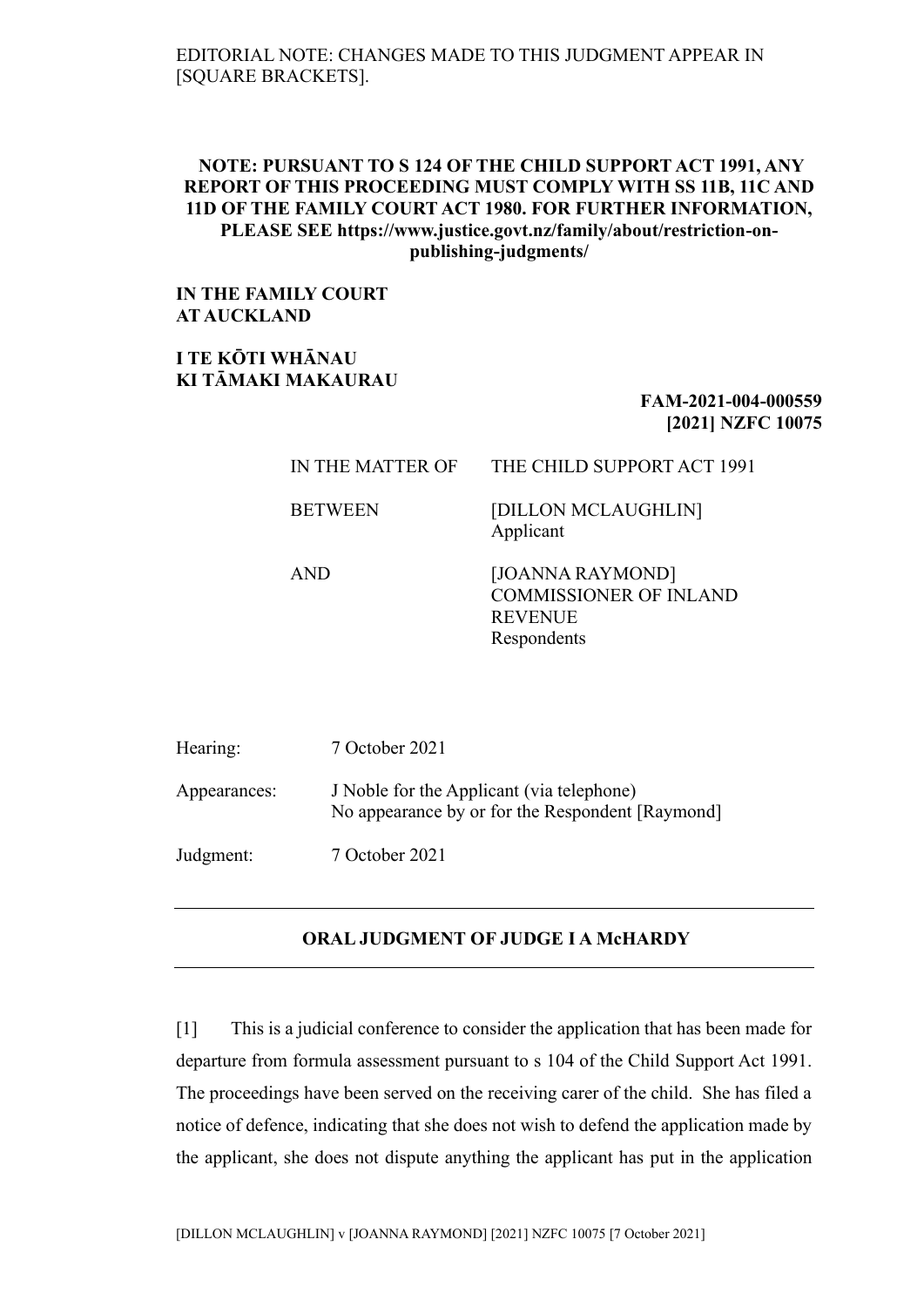and that she says that she believes the applicant should still pay child support but the assessment is between the applicant and the IRD. She confirms she has been receiving child support.

[2] The Inland Revenue has been also served. The court has received a letter from their solicitor, Jan Chappell, who has indicated, on 24 August, that the IRD advise that under s 125 of the Act the Commissioner will not be intervening.

[3] This is a simple matter where the applicant was given the opportunity to provide an assessment of his income. He did not do so and, for the 2020 financial year, he was assessed on the basis of having an estimated income of \$69,420. He sought administrative review on the basis that even though he had not provided the information, now that he had it was apparent that he should not be required to pay the amount that had been assessed.

[4] In respect of that assessment, he challenged the decision saying that by virtue of special circumstances the assessment was unjust and inequitable. He challenged his income has not been assessed correctly. He indicated that he was on a disability benefit and had been for around three years. He received around AUD\$22,000 per annum on it. He had not worked for the last five years. He indicated that he had a permanent disability but is thinking of going back to work, to do some work at some stage in the future. He outlined his income, for the 2019 year, as AUD\$22,321 and in the 2020 year as AUD\$22,760. He estimated his income for the 2020 year.

[5] Surprisingly, when this was brought to the attention of the review officer there was no adjustment made. It was clear to the administrative officer that, for the subsequent year, there was income of a lesser amount, but the review officer was not prepared to give relief in respect of the original assessment which had been done on an assessed income figure, which was clearly wrong. That, ultimately, was the fault of the applicant but it does not, in my view, detract from the fact that he ought to be required to pay child support on what is the reality of his income.

[6] Counsel for the applicant has provided submissions today to support the application that has been now made to this court for a departure. He indicates that: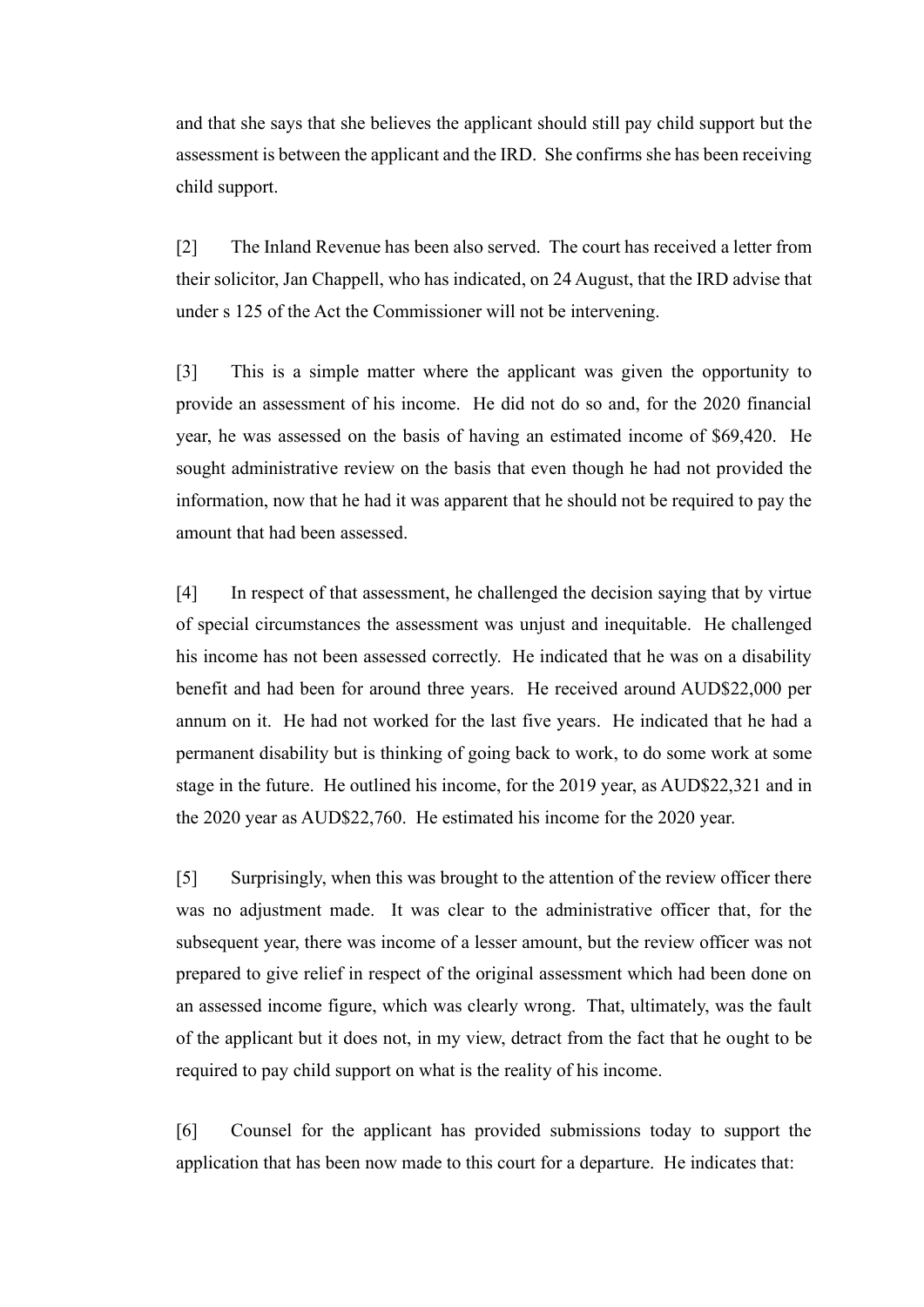For the applicant to succeed under s 105, the applicant must prove:

- (a) One or more of the grounds for departure set out in s 105(2) exist.
- (b) That it would be just and equitable as regards to the child, the receiving carer and the liable parent and otherwise proper to make the order sought under s 105(2).
- (c) Under s  $105(2)(c)$ , the applicant must show that by virtue of special circumstances the formula assessment estimated income of Mr [McLaughlin] at \$69,420 which required him pay \$11, 704 per annum in support would result in an unjust and inequitable determination of the level of financial support to be provided by Mr [McLaughlin] for the children (his actual income was only AUD\$22,000 per annum).

[7] The submission is made that clearly Mr [McLaughlin] having an income of AUD\$22,000 per annum for a disability pension and has been assessed at \$11,704.80 per annum, that is slightly over 50 per cent of his actual income, would result in an unjust and inequitable determination of the level of financial support to be provided by him for the children.

[8] The submission is made that this gives rise to special circumstances. The applicant has been assessed on a default estimate that is more than triple his actual income. He is on a benefit in Australia. If he had been on a benefit in New Zealand, IRD would have had the information and this situation would never have arisen. The submission is made that the overall situation is the special circumstances. It is also noted the applicant is on a disability support pension which also adds to the special circumstances that his disability may have led to his not suppling the information he ought to have supplied to the IRD in the first instance.

[9] Counsel submits it would be just and equitable as regards to the children, the receiving carer and the liable parent and otherwise probably that Mr [McLaughlin]'s child support on his actual income and the situation where the estimated default income is exactly triple his actual income. I agree with that submission. I am surprised that the administrative review did not see it this way.

[10] I am certainly minded to grant this application and make the order that is sought. That is, that under s  $106(1)(a)$  some or all of the provisions of the Act be departed from by substituting his assessed income for the year 1 April 2019 to